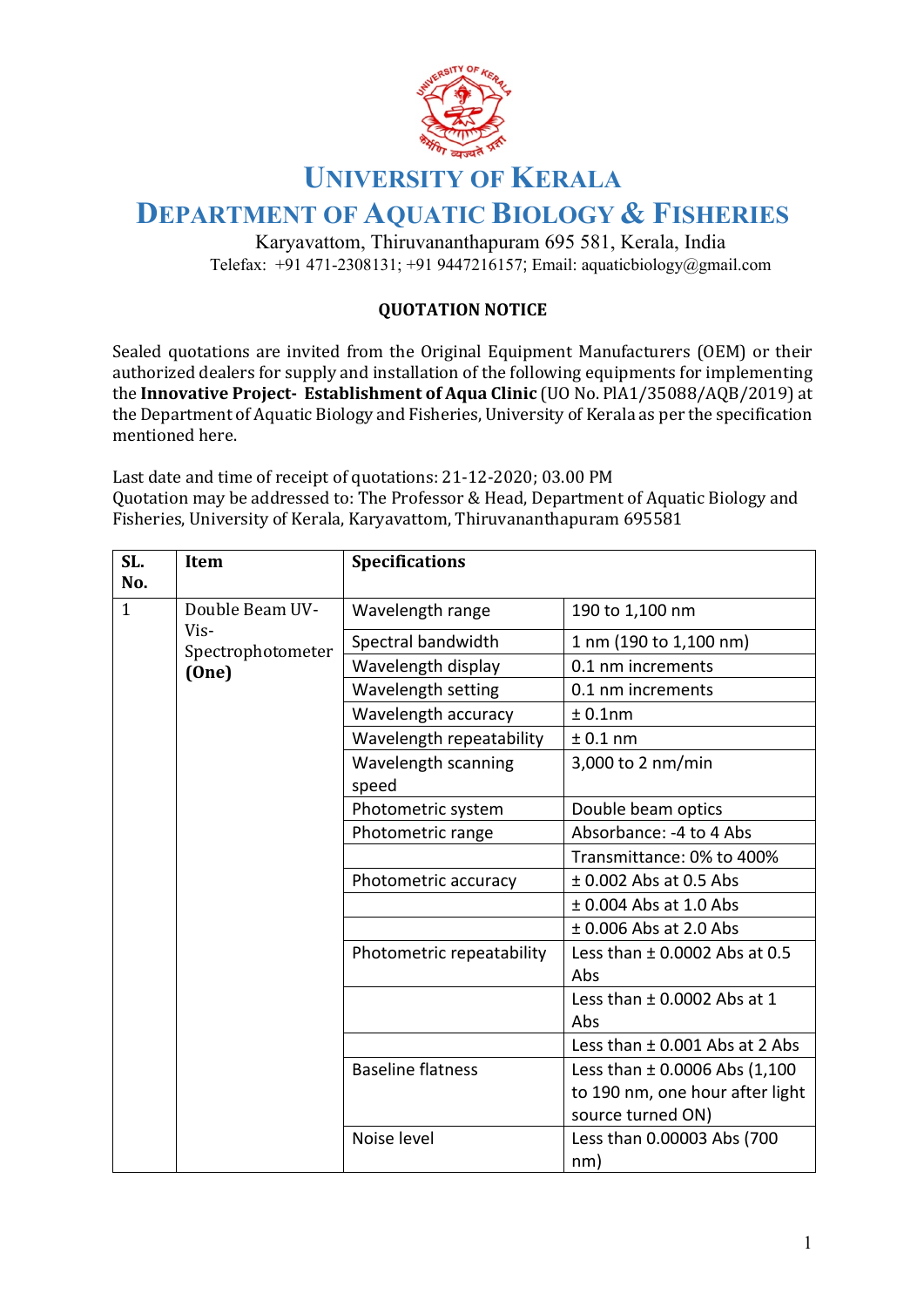|  | Light source  | 20-W halogen lamp and<br>deuterium lamp Built-in light                        |
|--|---------------|-------------------------------------------------------------------------------|
|  |               | source auto position<br>adjustment                                            |
|  | Monochromator | LO-RAY-LIGH grade blazed<br>holographic grating in Czerny-<br>Turner mounting |
|  | Detector      | Silicon photodiode                                                            |
|  | Output device | USB memory can be inserted.                                                   |
|  | Display       | 24-bit color touch screen                                                     |
|  | Cuvette       | pair (2 nos) of quartz cuvette<br>will be supplied                            |

| SL.<br>No.     | Item                 | <b>Specifications</b>                                             |                                                                |
|----------------|----------------------|-------------------------------------------------------------------|----------------------------------------------------------------|
|                |                      | Multiparameter water analyzer and COD Test tube heater (One each) |                                                                |
| $\overline{2}$ | Multiparameter       | <b>Measurement Channels</b>                                       | Digital electrode channel                                      |
|                | water analyzer       | Mode of measurement                                               | Photometric method                                             |
|                |                      | Display                                                           | 128 x 64 pixel LCD                                             |
|                |                      | Absorbance Range                                                  | 0.000 to 4.000 Abs                                             |
|                |                      | <b>Absorbance Resolution</b>                                      | 0.001 Abs                                                      |
|                |                      | Absorbance Accuracy                                               | ±0.003 Abs (at 1.000 Abs)                                      |
|                |                      | Light Source                                                      | LED                                                            |
|                |                      | <b>Bandpass Filter Bandwidth</b>                                  | 8 nm                                                           |
|                |                      | <b>Bandpass Filter</b>                                            | $±1.0$ nm                                                      |
|                |                      | Wavelength Accuracy                                               |                                                                |
|                |                      | Light Detector                                                    | Silicon photocell                                              |
|                |                      | No of Cuvettes supplied                                           | 4 nos                                                          |
|                |                      | <b>Battery Life</b>                                               | 3.7 VDC Li-polymer rechargeable                                |
|                |                      |                                                                   | battery / >500 photometric                                     |
|                |                      |                                                                   | measurements or 50 hours of                                    |
|                |                      |                                                                   | continuous pH measurement                                      |
|                |                      | Humidity                                                          | 0 to 95% RH, non-condensing                                    |
|                |                      | Output                                                            | USB-A host for flash drive; micro-                             |
|                |                      |                                                                   | USB-B for power and computer                                   |
|                |                      |                                                                   | connectivity                                                   |
|                |                      | Power Supply                                                      | 5 VDC USB 2.0 power adapter with<br>USB-A to micro-USB-B cable |
|                |                      | Parameters to be                                                  | Alkalinity, Al, NH <sub>3</sub> , Ca, Cl, COD, Cu,             |
|                |                      | measured (Fresh/Marine)                                           | Hardness (Ca, Mg), Fe, NO <sub>2</sub> , NO <sub>3</sub> ,     |
|                |                      |                                                                   | DO, Ozone, pH, PO <sub>4</sub> , P, Si, SO <sub>4</sub> , Zn   |
|                | <b>COD Test tube</b> | <b>Reaction Temperature</b>                                       | $105 °C - 150 °C$                                              |
|                | heater               | Temperature stability                                             | $+0.5$ °C                                                      |
|                |                      | <b>Temperature Range</b>                                          | $-10$ °C – 160°C                                               |
|                |                      | Accuracy                                                          | $\pm 2$ <sup>o</sup> C                                         |
|                |                      | <b>Block</b>                                                      | Aluminium                                                      |
|                |                      | Capacity                                                          | 25 vials                                                       |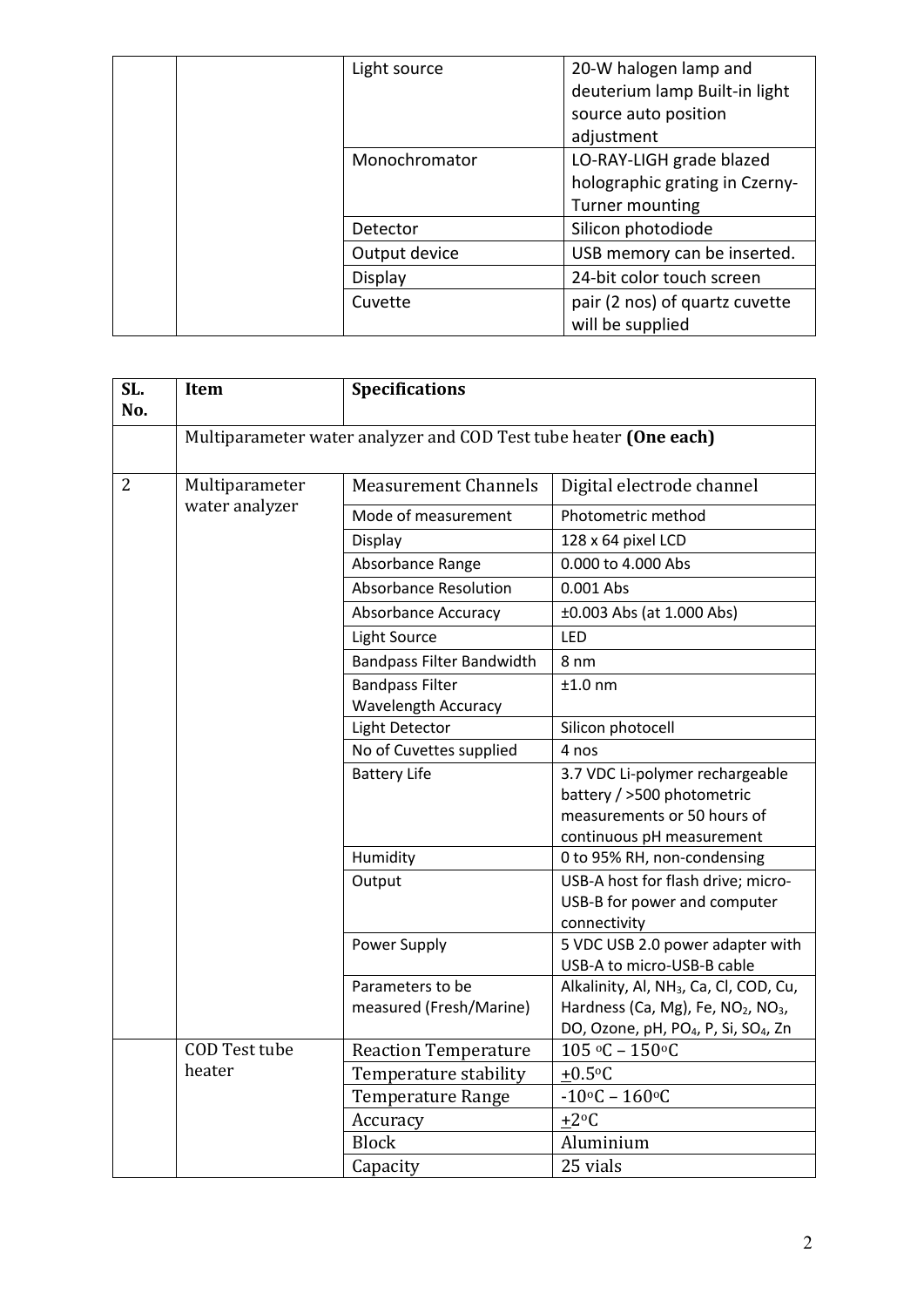|  |  |  | .<br>טוט<br>l VV | $\angle 50W$ |
|--|--|--|------------------|--------------|
|--|--|--|------------------|--------------|

| SL.<br>No. | Item                                                                                                                                                                                                                                      | <b>Specifications</b> |
|------------|-------------------------------------------------------------------------------------------------------------------------------------------------------------------------------------------------------------------------------------------|-----------------------|
| 3          | Micropipette Set: One set (6 nos) of Micropipette set                                                                                                                                                                                     |                       |
|            | 4-digit display<br>Volume- 0.1-2.5 ul, 0.5-10ul, 2-20 ul, 10-100ul, 20-200 ul, 100-1000ul<br>Stand for pipettes<br>Air displacement pipettes<br>Can autoclaved without disassembled<br>Tip ejection force of pipettes can be low as 3.6 N |                       |

## **Terms and Conditions**

1 The bidder should submit following documents along with bid:

- Detailed technical compliance of product quoted with cross reference
- Brochure and literature of the product quoted establishing its Brand, Make, Model and Technical Specifications
- List of addresses of Offices/Company's Service Centres
- Original Equipment Manufacturer (OEM) Certificate/ Undertaking. If the bidder is not an OEM, Certificate of authorized dealership/ distributorship from the OEM.
- Certificate from the OEM for technical support to the bidder and supply of spares.

2. Incomplete & conditional quotations received after the due date will be summarily rejected without assigning any reasons thereof

3. The Price/Rate quoted should be inclusive of all Taxes Freight, Packing & Forwarding Charges, Handling, Delivery Charges, installation charges etc.

4. The configuration given is the minimum configuration that is/are required. Vendors may choose to supply higher/better/ enhanced systems, but their financial quotes shall be treated as if they have been offered for the specified configuration only.

5. The bid shall be typed and shall be signed by the bidder or a person duly authorized to bind the bidder to the contract.

6. The bidder is expected to examine all instructions, forms, terms, condition, and technical specifications in the quotation Documents. Failure to furnish all information required by the quotation documents or submission of a bid not substantially responsive may result in the rejection of its bid.

7. The bidders shall give undertaking that all the Components used in the equipments shall be original make as per the technical specifications submitted and the hardware/software shall be supplied with the authorized license certificates, if found contrary the supplier shall replace the component/equipment with original one at their own cost 8.

8. All prices should be in INR

9. Delivery and installation: Proposed delivery schedule should be mentioned clearly. Delivery and installation should be made at the Department in Karyavattom campus without any extra cost. Complete installation, testing of the system and demonstation are to be provided at site.